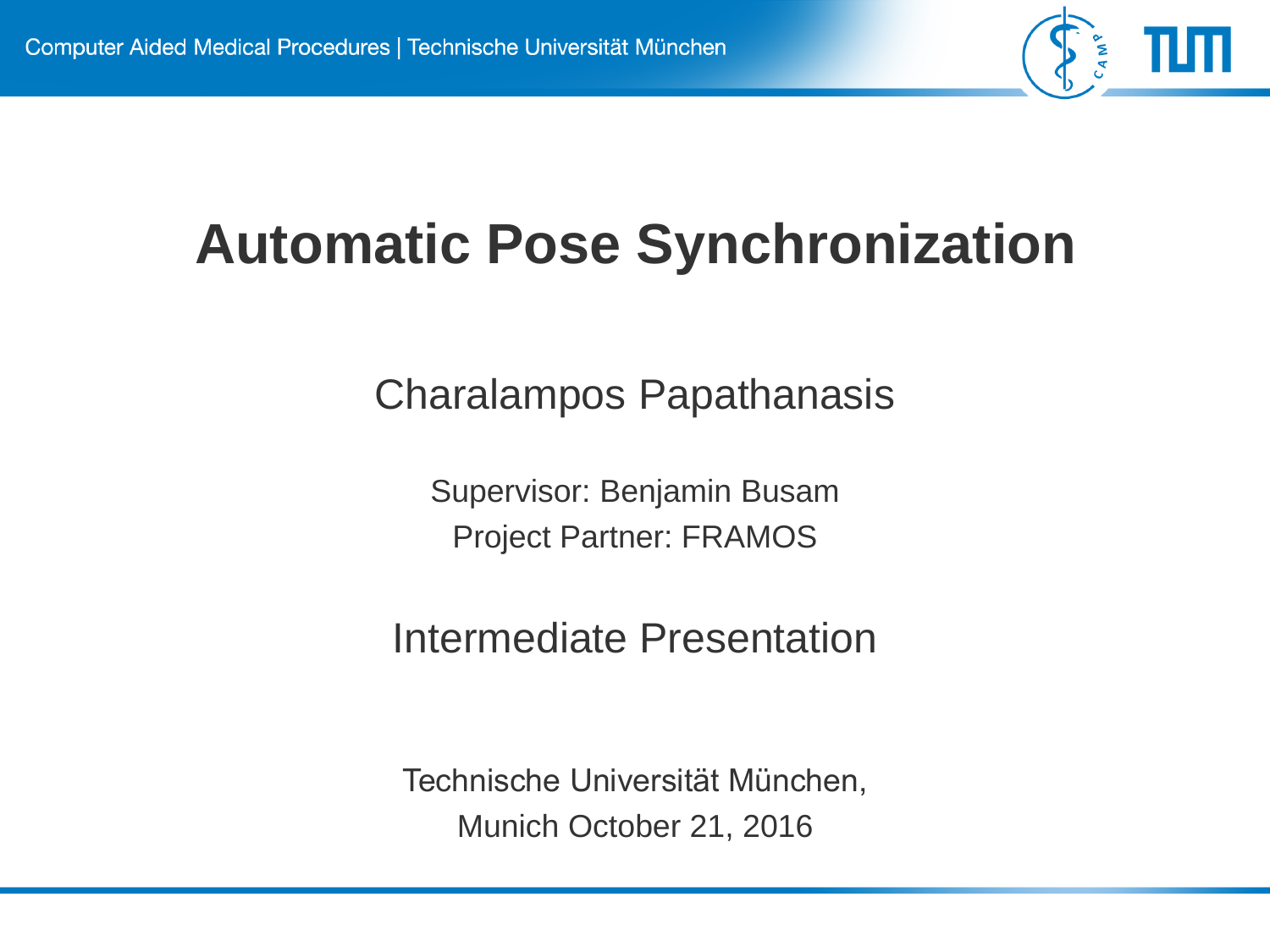

#### **Project' s Goal**

#### Synchronize different pose streams in time

# Minimize lag due to sampling



https://www.sapling-inc.com/blog/wp[content/uploads/2011/04/GettyImages\\_85406496.jpg](https://www.sapling-inc.com/blog/wp-content/uploads/2011/04/GettyImages_85406496.jpg) (24/10/16)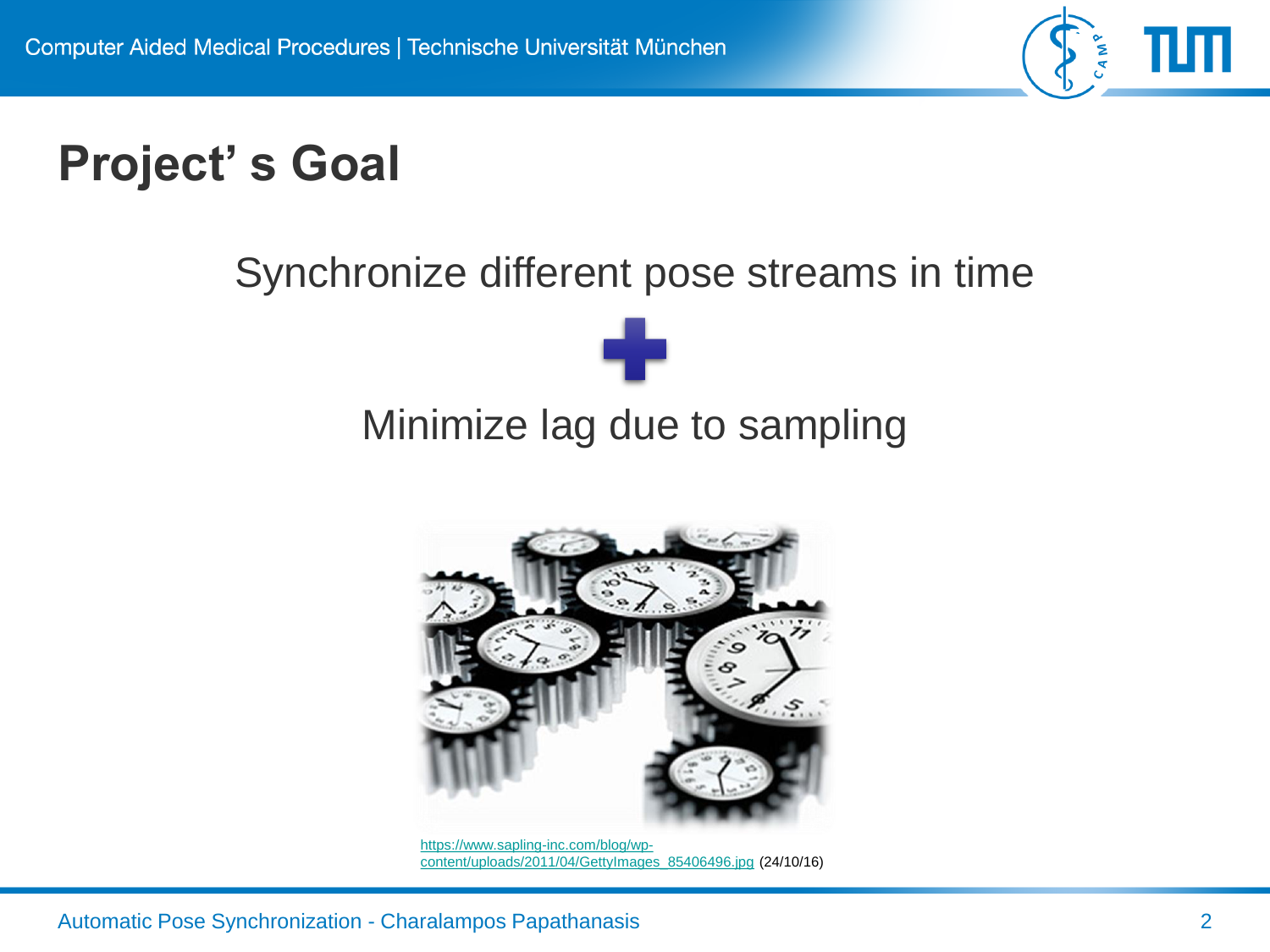

#### **Requirements and Specifications**

- $\triangleright$  Use of Quaternionic Upsampling<sup>1</sup>
- $\triangleright$  Alignment of different tracking streams
- $\triangleright$  Visualization Framework
- **≻** Demo

[1] Source: B. Busam, M. Esposito, B. Frisch, N. Navab **Quaternionic Upsampling: Hyperspherical Techniques for 6 D-o-F Pose Tracking** *International Conference on 3DVision (3DV), Stanford University, California, USA, October 2016*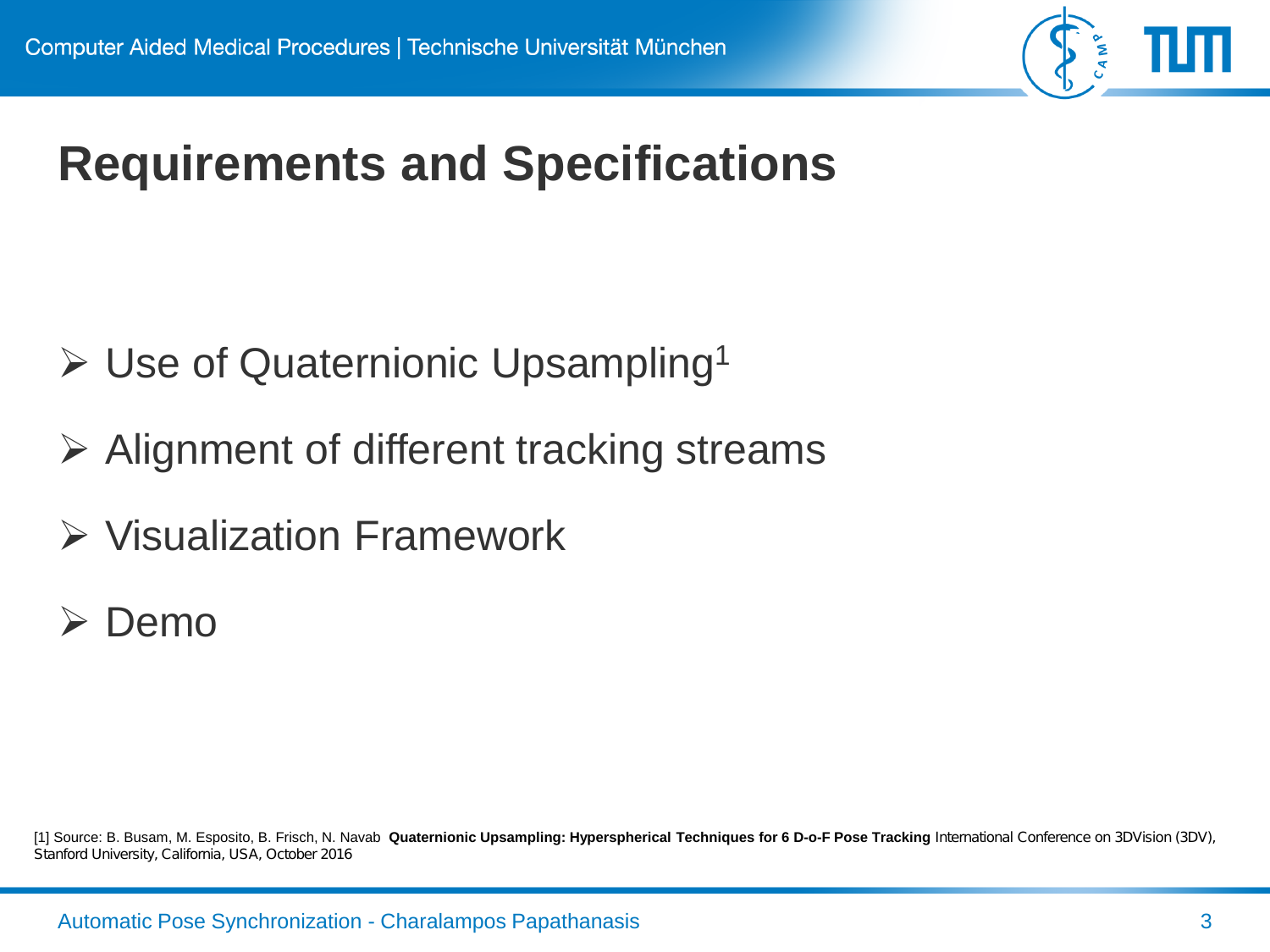

#### **Synchronization Problem**

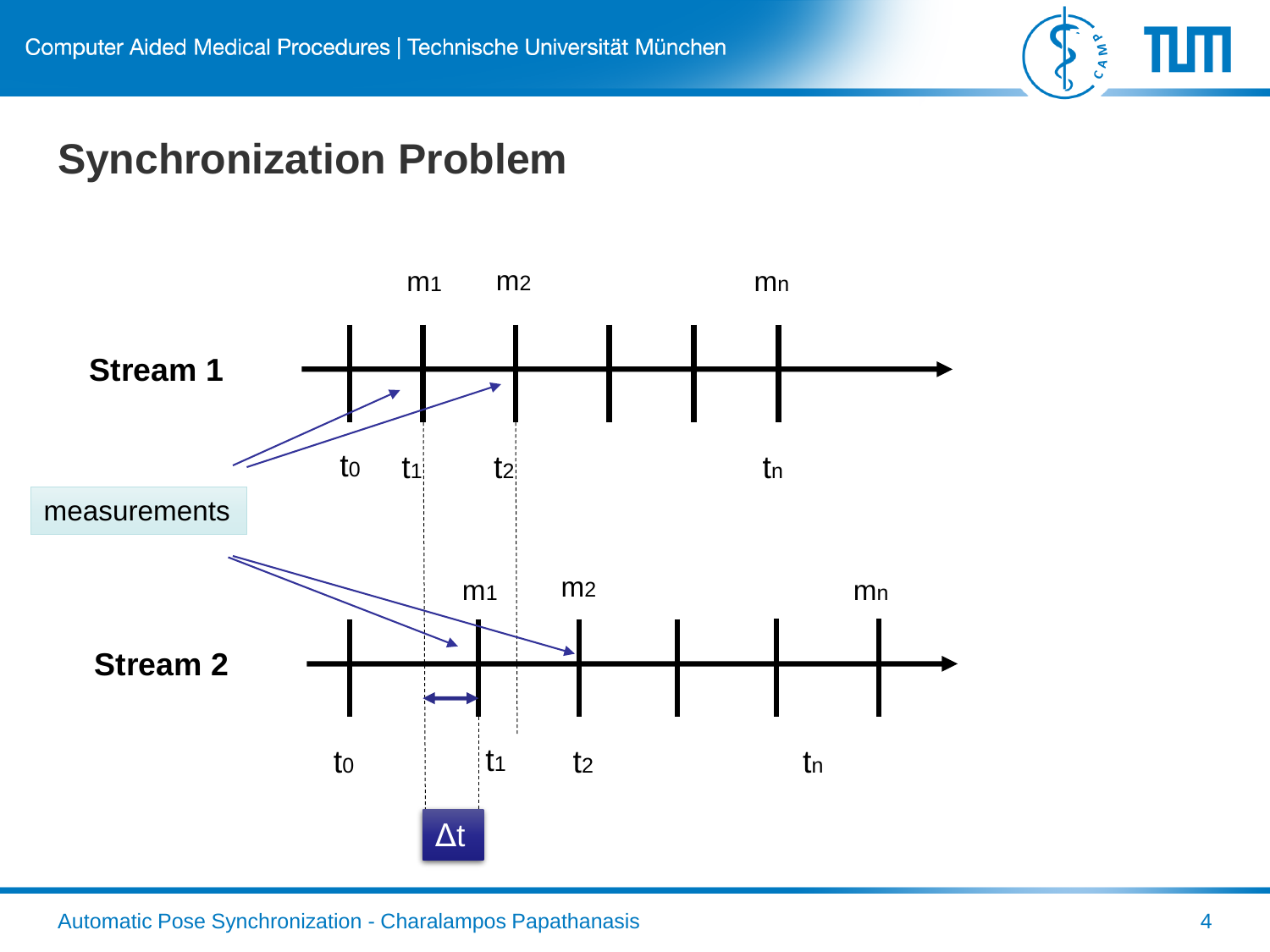

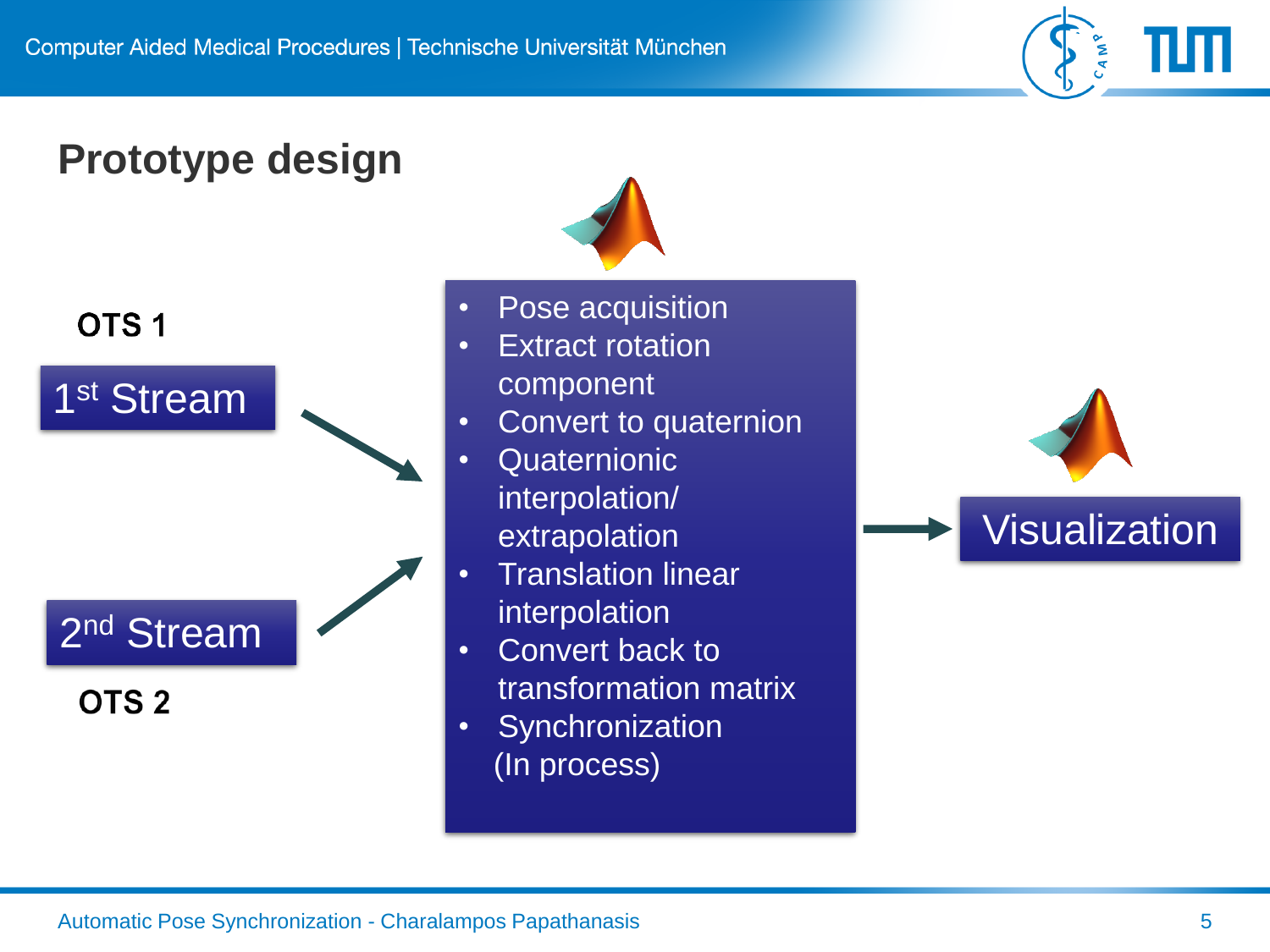#### **Tasks**



CAMP.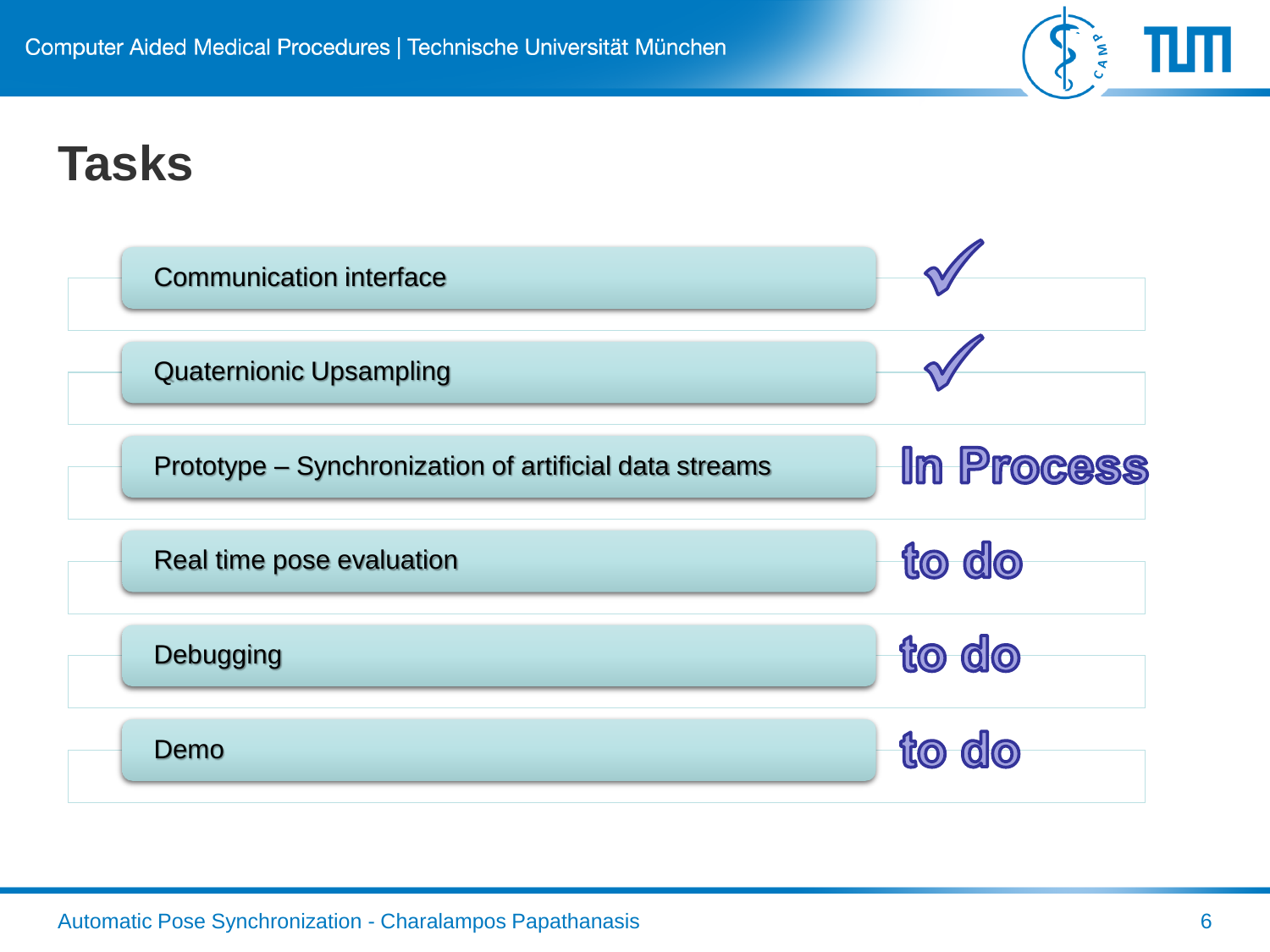

#### **So far …**



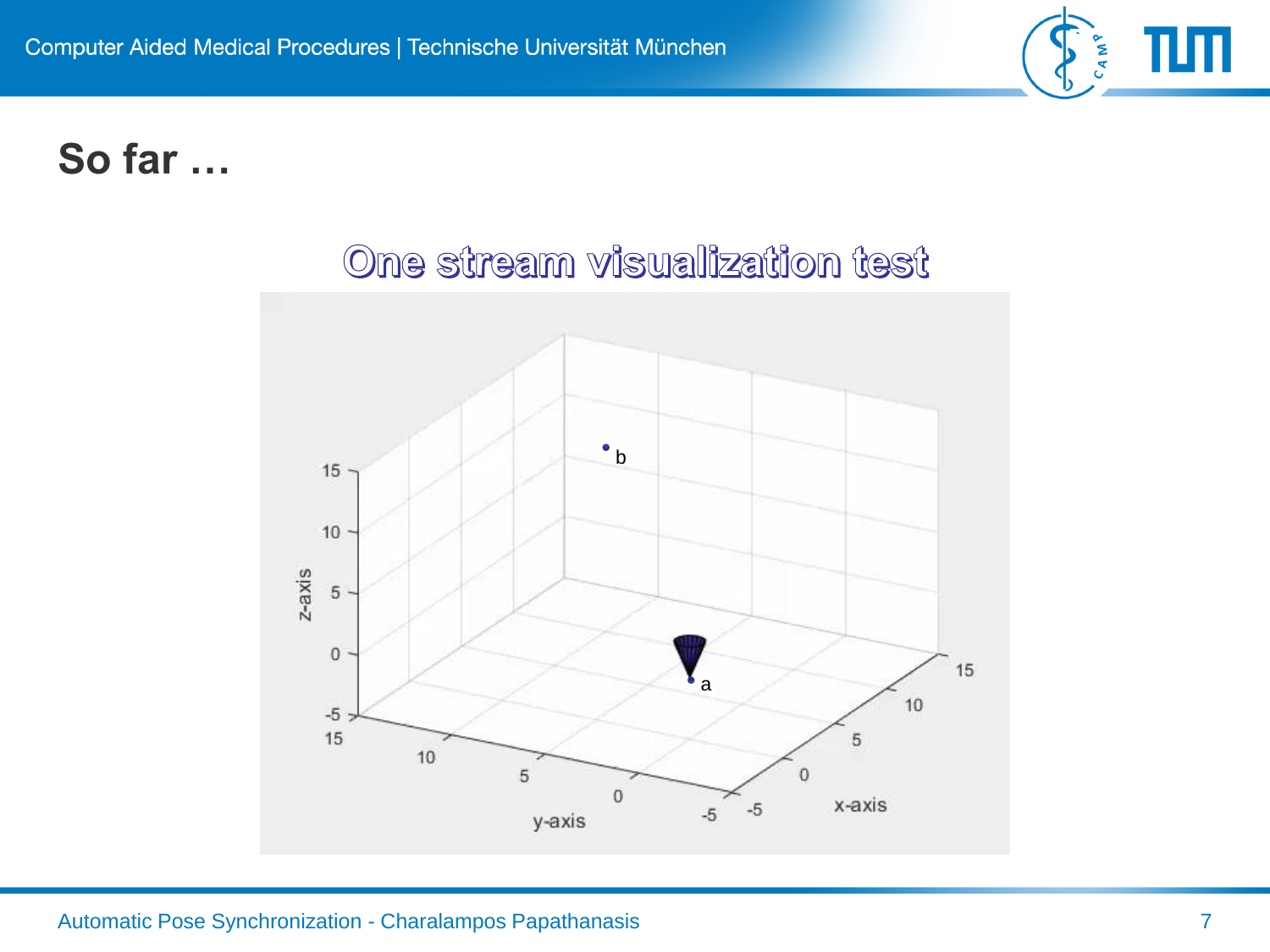

#### **Time schedule reminder**

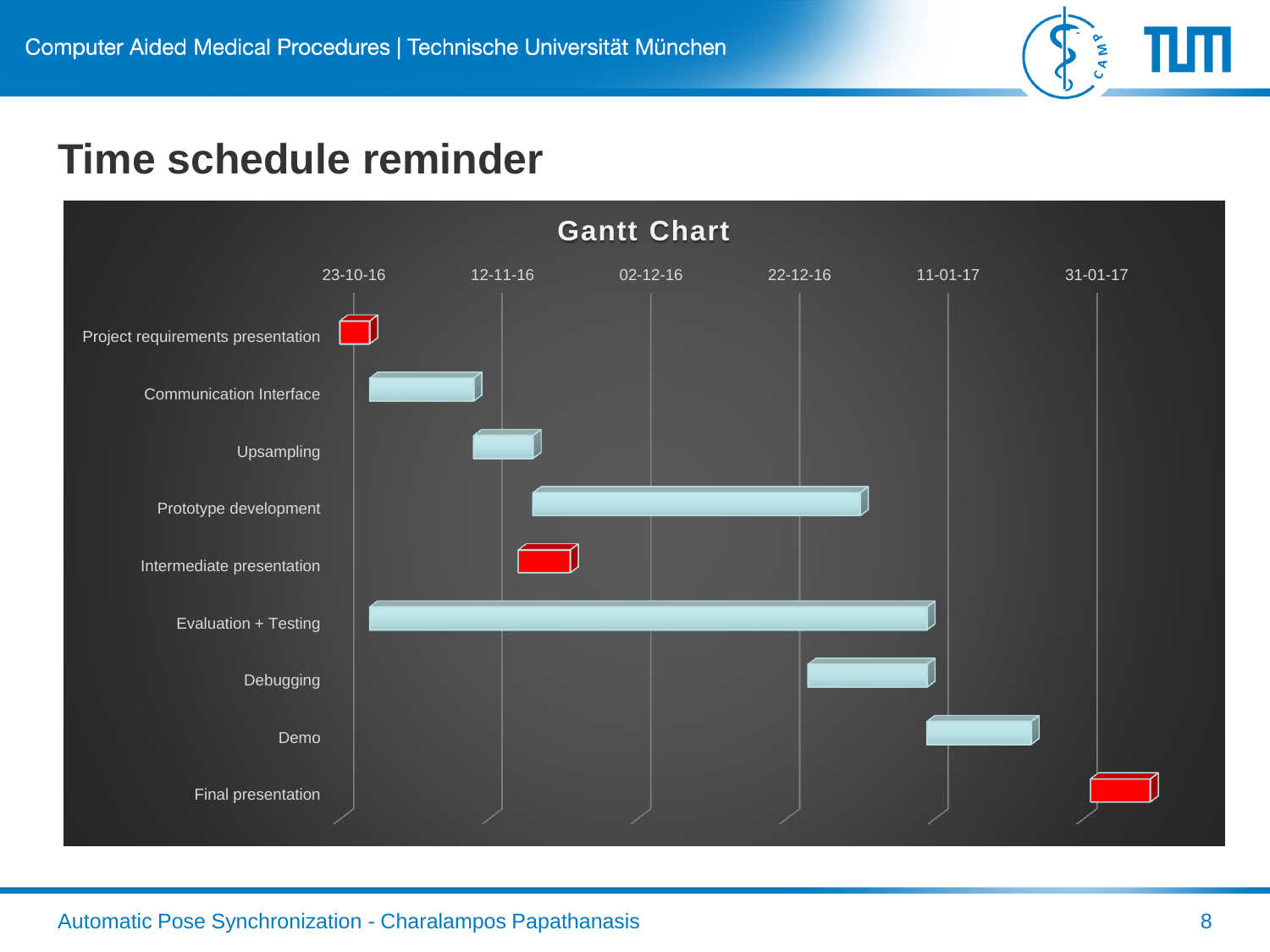

#### **Potential problems / risks**

- Feasibility for the available time
- Software limitations
- Functionality of the prototype with the real poses



http://cdn.xl.thumbs.canstockphoto.com/canstock21205812.jpg 21/11/16